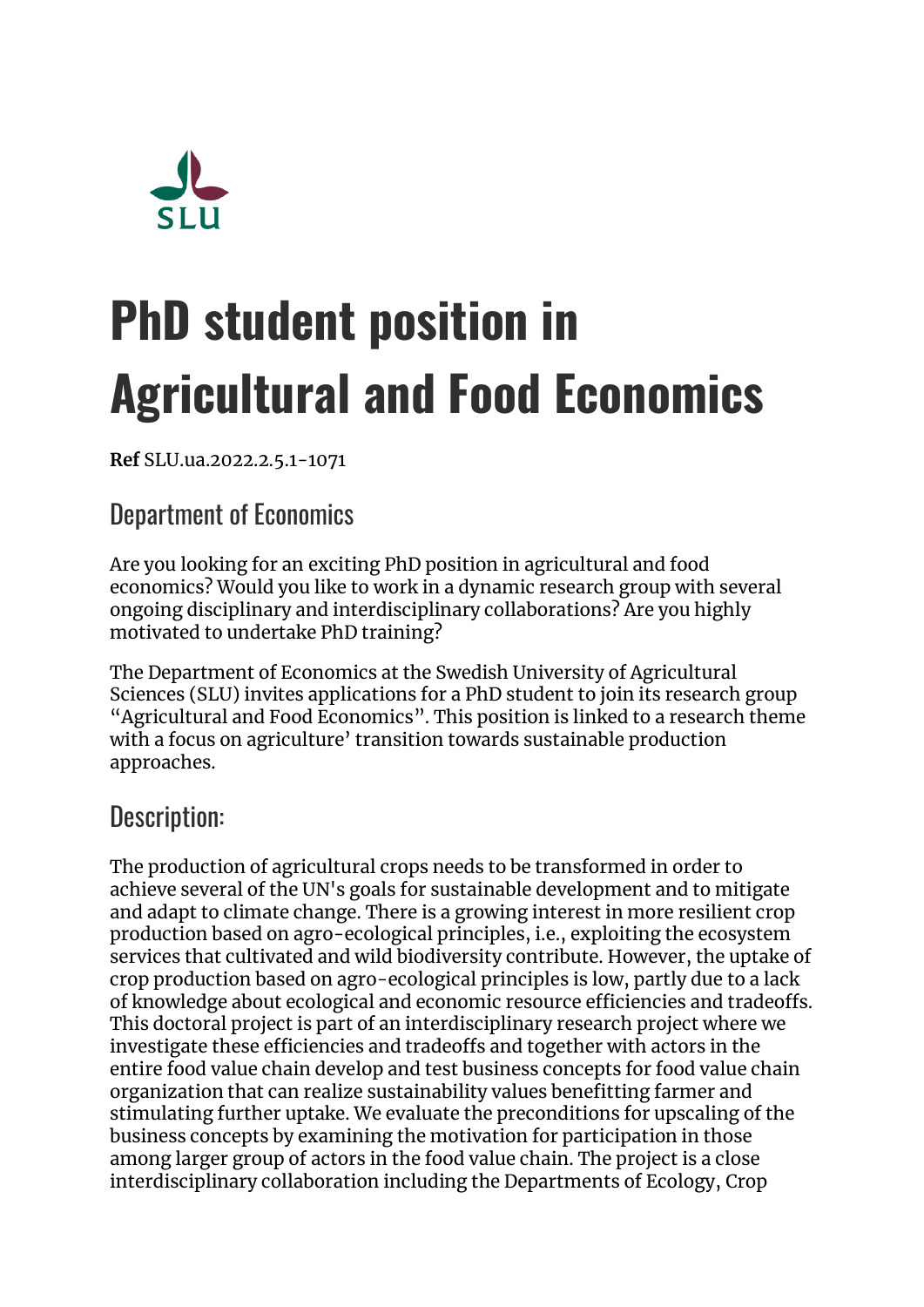Production Ecology, and Economics. The PhD student will work closely with another PhD student in the subject ecology, placed at the Department of Ecology (SLU), who will track ecological resource use efficiencies.

As a PhD student in economics, you are expected to carry out supervised research leading to a PhD thesis as well as taking PhD courses to the equivalent of 90 credits.

The position will be placed within the research group Agricultural and Food Economics at the Department of Economics, SLU. In this group, the successful candidate will be offered a stimulating context with colleagues who focus on various aspects of agricultural and food economics, including production economics, consumer economics, agricultural and food policy, and trade. The topics of interest add to the literature in agricultural economics and related fields. We have vivid disciplinary as well as interdisciplinary collaborations, for instance with researchers in crop production, technology, animal health and veterinary epidemiology. The group currently consists of about 20 staffmembers, including several PhD students, post-doctoral researchers, senior researchers, research assistants, a senior lecturer and a professor.

# Qualifications:

**Basic eligibility** for third cycle education in Economics. The successful applicant is expected to possess basic knowledge related to research methods in Agricultural and Food Economics or in other related fields. The position requires very good communication skills in English. The successful applicant should be strongly motivated to work with tasks outlined above, she/he is expected to work to establish own initiatives to move the PhD project forward and to work well in a research team. Advanced knowledge related to statistical analyses will be considered of merit, as will an understanding about the Swedish food system and about behavioural approaches in economics research. Personal merits will play a significant role in the recruitment process.

### Place of work:

Uppsala

Forms for funding or employment:

Employment (4 years)

Starting date:

According to agreement.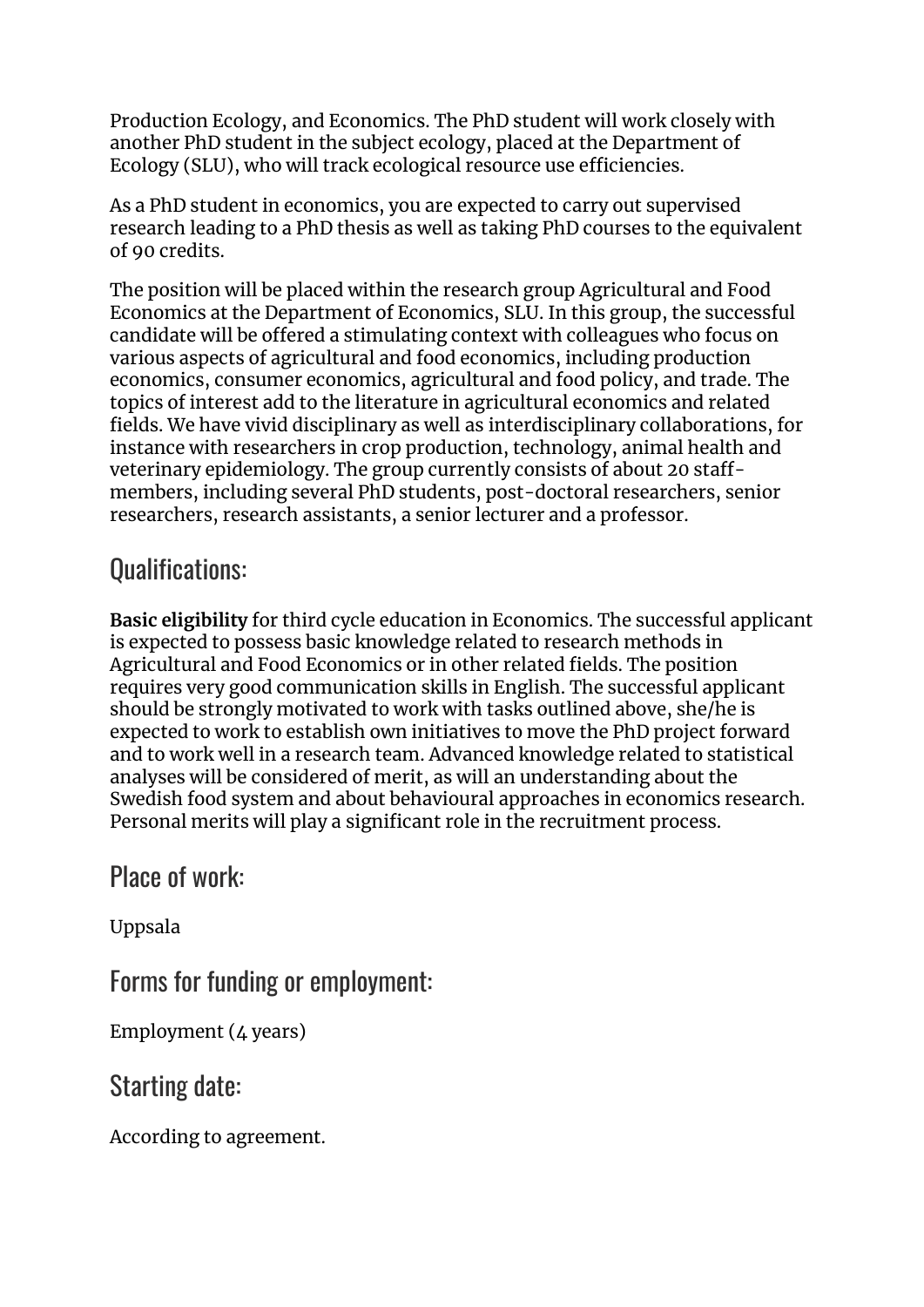# Application:

Click the "Apply" button to submit your application. The deadline is 2022-04-  $2.2<sub>1</sub>$ 

Applications sent via email will not be considered.

To qualify for third-cycle (Doctoral) courses and study programmes, you must have a second-cycle (Master's) qualification. Alternatively, you must have conducted a minimum of four years of full-time study, of which a minimum of one year at second-cycle level.

Applicants will be selected based on their written application and CV, degree project, copies of their degree certificate and transcript of records from previous first and second-cycle studies at a university or higher education institution, two personal references, and knowledge of English. More information about the English language requirements can be found here: [www.slu.se/en/education/programmes-courses/doctoral-studies/new](http://www.slu.se/en/education/programmes-courses/doctoral-studies/new-doctoral-students/english-language-requirements/)[doctoral-students/english-language-requirements/](http://www.slu.se/en/education/programmes-courses/doctoral-studies/new-doctoral-students/english-language-requirements/)

Please note that applicants invited to interview must submit attested copies of their degree certificate, a transcript of records from previous first and secondcycle studies at a university or higher education institution. Applicants who are not Swedish citizens need to submit an attested copy of their passport's information page containing their photograph and personal details.

Read about the PhD education at SLU at [www.slu.se/en/education/programmes-courses/doctoral-studies/](https://www.slu.se/en/education/programmes-courses/doctoral-studies/)

#### Academic union representatives:

[https://internt.slu.se/en/my-employment/employee](https://internt.slu.se/en/my-employment/employee-associations/kontaktpersoner-vid-rekrytering/)[associations/kontaktpersoner-vid-rekrytering/](https://internt.slu.se/en/my-employment/employee-associations/kontaktpersoner-vid-rekrytering/)

**The Swedish University of Agricultural Sciences** (SLU) is a world-class international university with research, education and environmental assessment within the sciences for sustainable life. Its principal sites are in Alnarp, Umeå and Uppsala, but activities are also conducted at research stations, experimental parks and educational establishments throughout Sweden. We bring together people who have different perspectives, but they all have one and the same goal: to create the best conditions for a sustainable, thriving and better world.

SLU has just over 3,000 employees, 5,000 students and a turnover of SEK 3 billion. The university has invested heavily in a modern, attractive environment on its campuses.